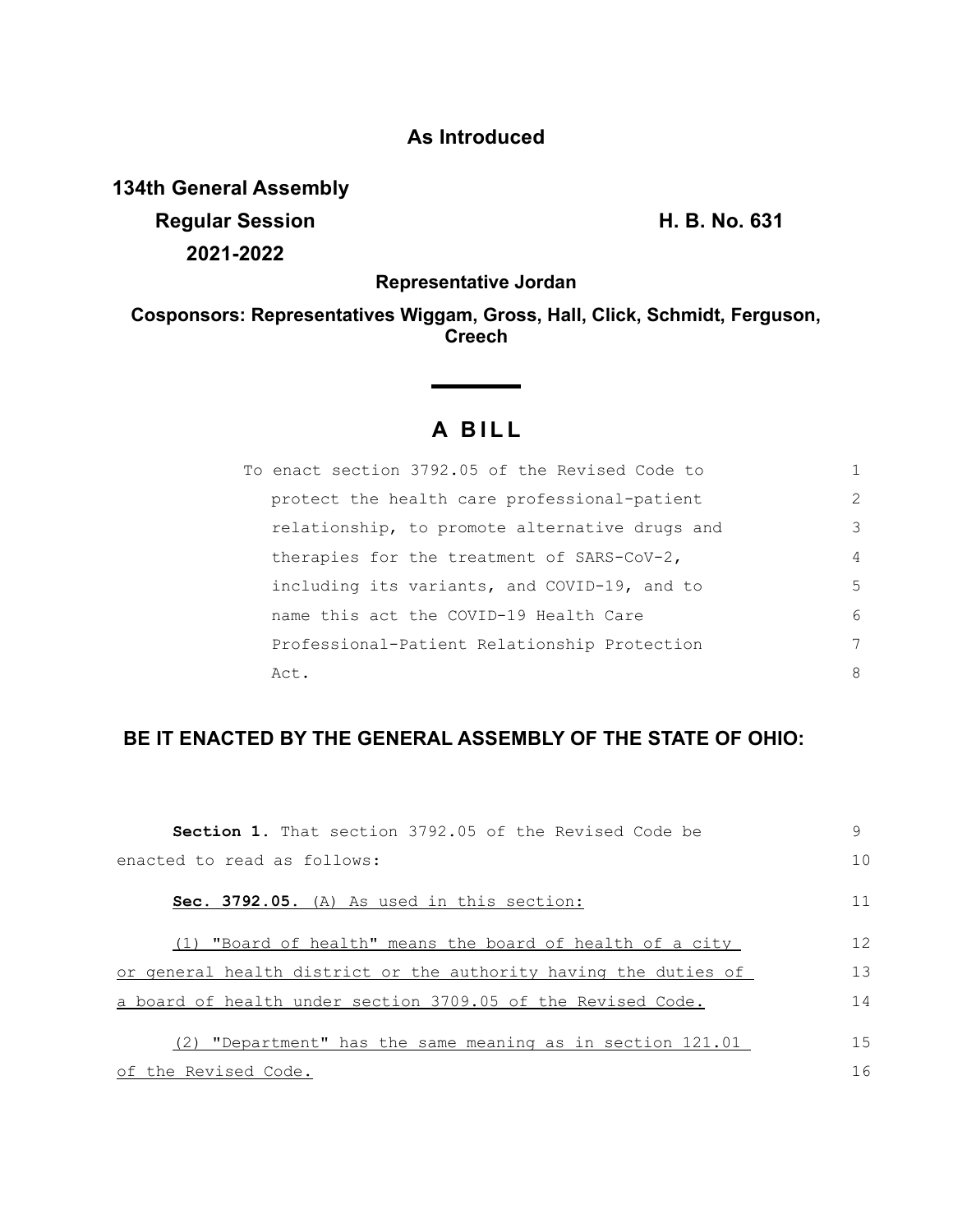| (B) (1) Subject to divisions (B) (2) and (3) of this             | 17 |
|------------------------------------------------------------------|----|
| section, a patient who has been diagnosed with SARS-CoV-2,       | 18 |
| including its variants, or COVID-19 may use any of the following | 19 |
| drugs or therapies, either alone or in combination with other    | 20 |
| available drugs and therapies:                                   |    |
| (a) Hydroxychloroquine;                                          | 22 |
| (b) Azithromycin;                                                | 23 |
| (c) Ivermectin;                                                  | 24 |
| (d) Budesonide;                                                  | 25 |
| (e) Any other drug or therapy that may be proven effective       | 26 |
| or deemed beneficial by the patient's treating health care       | 27 |
| professional in consultation with the patient or patient's       |    |
| legally authorized representative.                               |    |
| (2) The patient may use any of the drugs or therapies            | 30 |
| described in division (B) (1) of this section if the following   | 31 |
| conditions are met:                                              | 32 |
| (a) The patient or patient's legally authorized                  | 33 |
| representative desires to use the drug or therapy.               | 34 |
| (b) The patient's treating health care professional              | 35 |
| determines that use of the drug or therapy is appropriate for    | 36 |
| the patient's diagnosis.                                         | 37 |
| (c) The treating health care professional obtains from the       | 38 |
| patient or patient's legally authorized representative informed  |    |
| consent to treatment with the drug or therapy.                   | 40 |
| (3) The health care professional-patient relationship            | 41 |
| shall be honored and the patient or patient's legally authorized | 42 |
| representative reserves the right to choose the patient's        | 43 |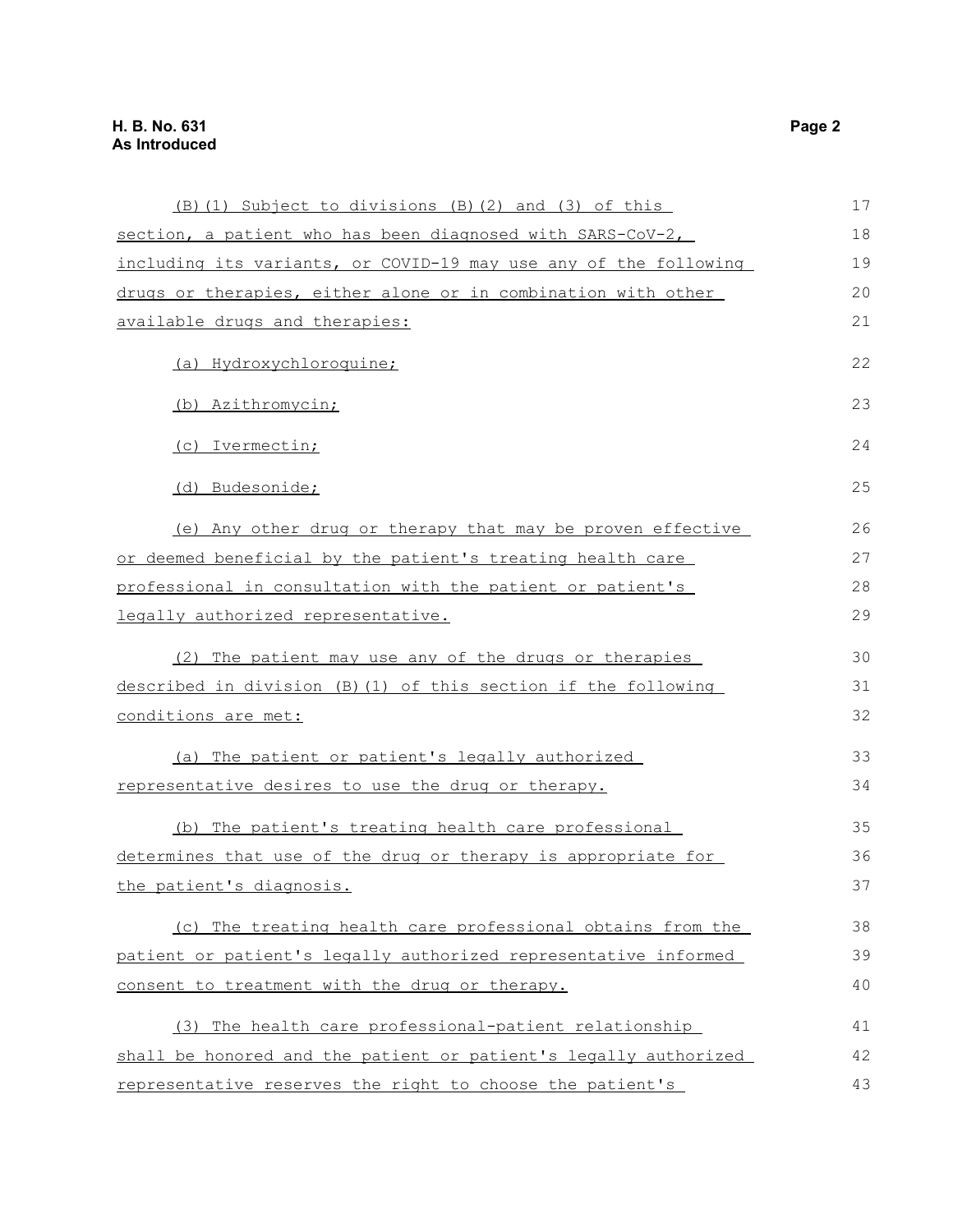treatment, provided that informed consent is obtained in consultation with the patient's health care professional or the health care facility of the patient's or representative's choosing. (C) A health care professional who recommends the use of a drug or therapy described in division (B)(1) of this section shall not be compensated by the drug's or therapy's manufacturer or distributor for making the recommendation. (D)(1) Each board of health and department, including the department of health, shall enter into agreements with departments, nonprofit organizations, and other entities to promote and increase distribution of the drugs and therapies described in division (B)(1) of this section as alternative treatments for SARS-CoV-2, including its variants, and COVID-19. (2) The agreements to be entered into shall include: (a) Agreements for the procurement of those drugs and therapies; (b) Agreements related to producing and distributing those drugs and therapies and making them widely available and accessible to public and private purchasers, including health care professionals and pharmacies. (3) If funds are appropriated by the general assembly, each board of health and department may hire staff to oversee and manage the agreements for the promotion and distribution of the drugs and therapies identified in division (B)(1) of this section. (E) A board of health or department, the state medical board or board of nursing, any professional association, a health care facility, pharmacy, or government entity or official 44 45 46 47 48 49 50 51 52 53 54 55 56 57 58 59 60 61 62 63 64 65 66 67 68 69 70 71 72